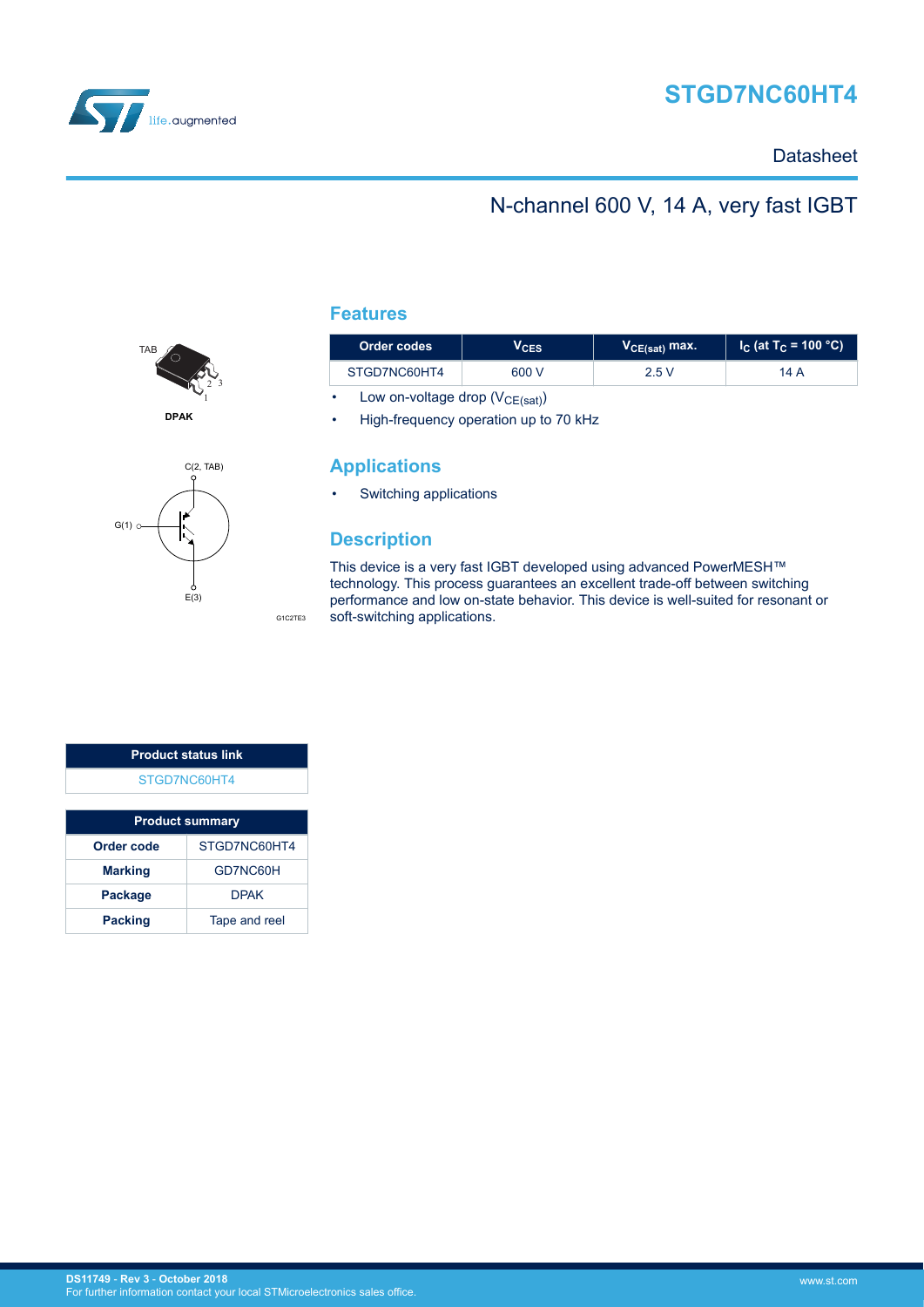## <span id="page-1-0"></span>**1 Electrical ratings**

| <b>Parameter</b>                                                | <b>Value</b> | <b>Unit</b>        |  |
|-----------------------------------------------------------------|--------------|--------------------|--|
| Collector-emitter voltage ( $V_{GF} = 0 V$ )                    | 600          | V                  |  |
| Continuous collector current at $T_C = 25 °C$<br>I <sub>C</sub> |              | A                  |  |
| Continuous collector current at $T_c$ = 100 °C                  | 14           | A                  |  |
| Pulsed collector current                                        | 50           | A                  |  |
| Gate-emitter voltage                                            | ±20          | $\vee$             |  |
| Total dissipation at $T_C = 25 °C$                              | 70           | W                  |  |
| Storage temperature range                                       |              | $^{\circ}C$        |  |
| T,<br>Operating junction temperature range                      |              |                    |  |
|                                                                 |              | 25<br>$-55$ to 150 |  |

#### **Table 1. Absolute maximum ratings**

*1. Pulse width limited by maximum junction temperature.*

### **Table 2. Thermal data**

| <b>Symbol</b>                           | <b>Parameter</b>                    | Value | Unit          |
|-----------------------------------------|-------------------------------------|-------|---------------|
| $\mathsf{R}_{\mathsf{thJ}\text{-case}}$ | Thermal resistance junction-case    | 1.78  | $\degree$ C/W |
| $R_{thJ-amb}$                           | Thermal resistance junction-ambient | 100   | °C/W          |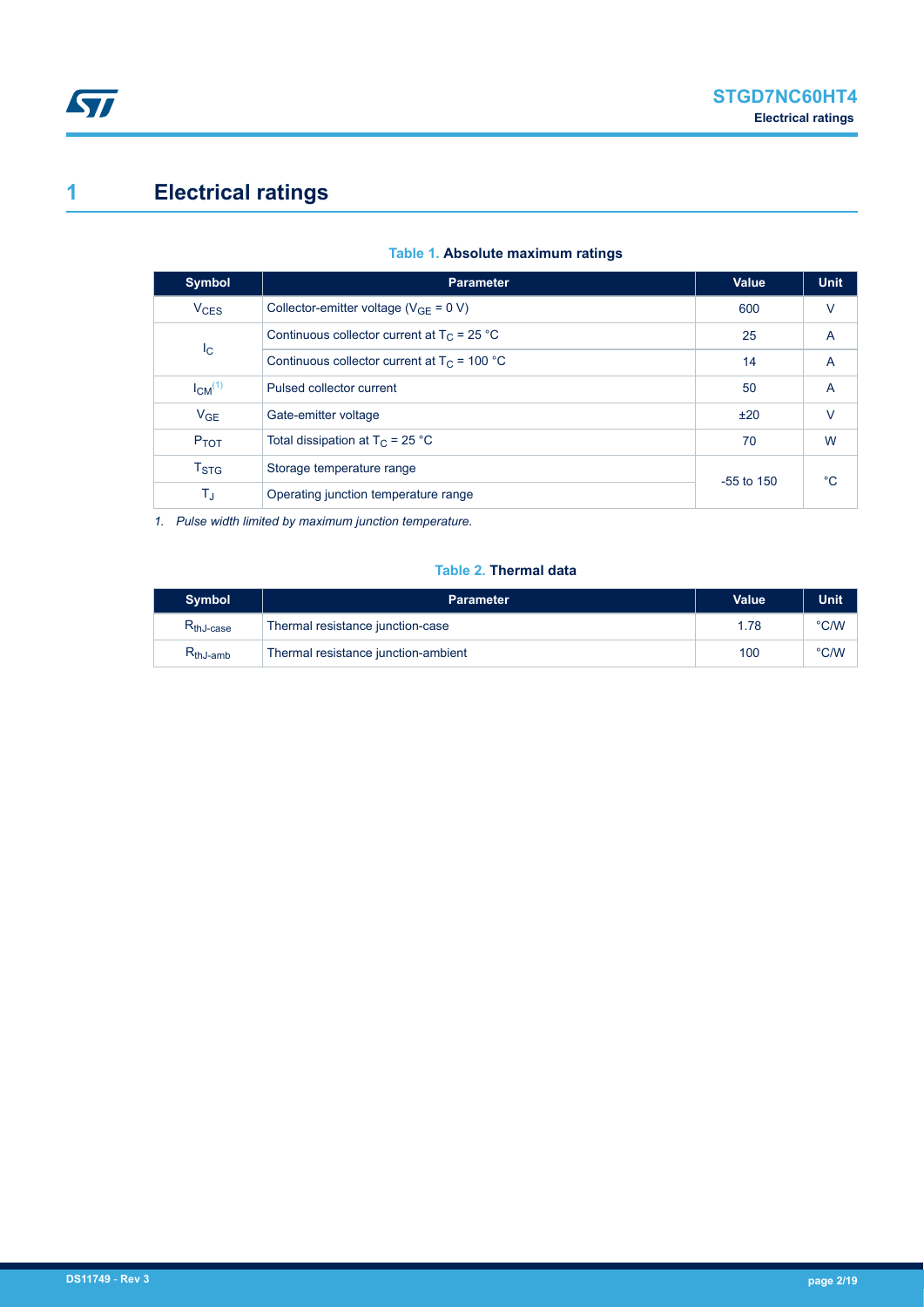### <span id="page-2-0"></span>**2 Electrical characteristics**

 $T_C$  = 25 °C unless otherwise specified

| <b>Symbol</b>    | <b>Parameter</b>                        | <b>Test conditions</b>                                              | Min. | Typ. | Max. | <b>Unit</b> |
|------------------|-----------------------------------------|---------------------------------------------------------------------|------|------|------|-------------|
| $V_{(BR)CES}$    | Collector-emitter breakdown<br>voltage  | $V_{GF} = 0 V, I_C = 1 mA$                                          | 600  |      |      | $\vee$      |
|                  |                                         | $V_{GF}$ = 15 V, I <sub>C</sub> = 7 A                               |      | 1.85 | 2.5  |             |
| $V_{CE(sat)}$    | Collector-emitter saturation<br>voltage | $V_{GE}$ = 15 V, I <sub>C</sub> = 7 A,<br>$T_1 = 125 °C$            |      | 1.7  |      | $\vee$      |
| $V_{GE(th)}$     | Gate threshold voltage                  | $V_{CF} = V_{GF}$ , $I_C = 250 \mu A$                               | 3.75 |      | 5.75 | $\vee$      |
|                  |                                         | $V_{GF} = 0 V, V_{CF} = 600 V$                                      |      |      | 10   | μA          |
| $I_{CES}$        | Collector cut-off current               | $V_{GF} = 0 V$ , $V_{CF} = 600 V$ ,<br>T <sub>C</sub> =125 °C $(1)$ |      |      | 1    | mA          |
| $I_{\text{GES}}$ | Gate-emitter leakage current            | $V_{CF} = 0 V, V_{GF} = \pm 20 V$                                   |      |      | ±100 | nA          |

#### **Table 3. Static characteristics**

*1. Defined by design, not subject to production test.*

#### **Table 4. Dynamic characteristics**

| <b>Symbol</b>    | <b>Parameter</b>                       | <b>Test conditions</b>                                                                               | Min. | Typ. | Max.                     | <b>Unit</b> |
|------------------|----------------------------------------|------------------------------------------------------------------------------------------------------|------|------|--------------------------|-------------|
| $C_{\text{ies}}$ | Input capacitance                      |                                                                                                      |      | 720  |                          |             |
| C <sub>oes</sub> | Output capacitance                     | $V_{CF}$ = 25 V, f = 1 MHz, $V_{GF}$ = 0 V                                                           |      | 81   |                          | pF          |
| $C_{res}$        | Reverse transfer<br>capacitance        |                                                                                                      |      | 17   |                          |             |
| $Q_g$            | Total gate charge                      |                                                                                                      |      | 35   | $\overline{\phantom{0}}$ |             |
| $Q_{ge}$         | Gate-emitter<br>charge                 | $V_{CF}$ = 390 V, I <sub>C</sub> = 7 A, $V_{GF}$ = 15 V<br>(see Figure 16. Gate charge test circuit) |      | 7    |                          | nC          |
| $Q_{gc}$         | Gate-collector<br>charge               |                                                                                                      |      | 16   |                          |             |
| $I_{CL}$         | <b>Turn-off SOA</b><br>minimum current | $V_{\text{clamp}}$ = 480 V, T <sub>i</sub> = 150 °C, R <sub>G</sub> = 10 Ω,<br>$V_{GF}$ = 15 V       | 50   |      |                          | A           |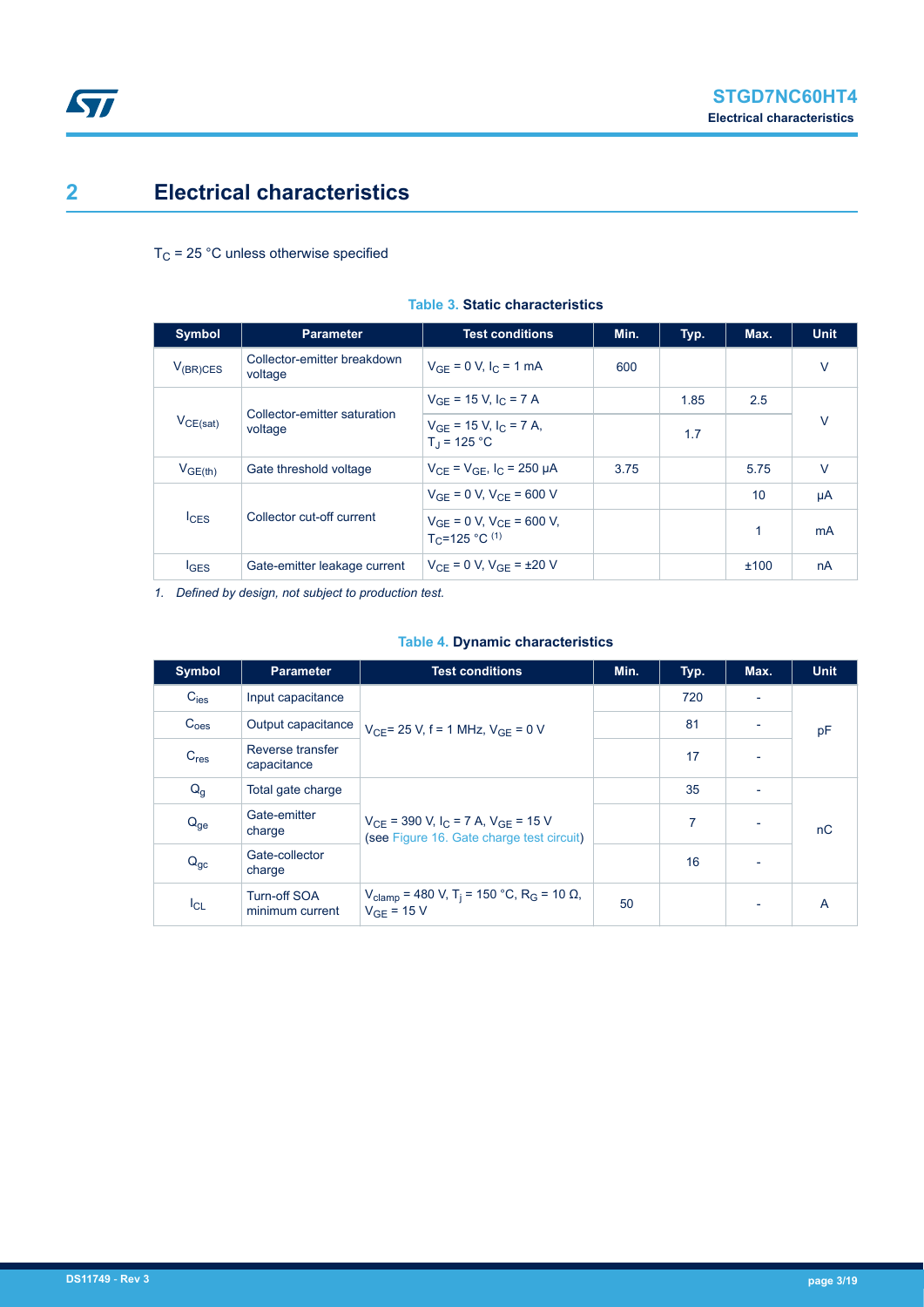| <b>Symbol</b>                   | <b>Parameter</b>                 | <b>Test conditions</b>                                                                                                                                                                                           | Min.                     | Typ.           | Max. | Unit      |
|---------------------------------|----------------------------------|------------------------------------------------------------------------------------------------------------------------------------------------------------------------------------------------------------------|--------------------------|----------------|------|-----------|
| $t_{d(on)}$                     | Turn-on delay<br>time            |                                                                                                                                                                                                                  |                          | 18.5           |      | ns        |
| $t_{r(on)}$                     | Turn-on rise time                |                                                                                                                                                                                                                  | $\omega$                 | 8.5            |      | ns        |
| $di/dt_{(on)}$                  | Turn-on current<br>slope         |                                                                                                                                                                                                                  | $\overline{\phantom{a}}$ | 1060           |      | $A/\mu s$ |
| $t_{r(\text{off})}$             | Turn-off rise time               |                                                                                                                                                                                                                  | $\overline{\phantom{a}}$ | 27             |      | ns        |
| $t_{d(off)}$                    | Turn-off delay<br>time           | $V_{\text{CC}}$ = 390 V, I <sub>C</sub> = 7 A, V <sub>GE</sub> = 15 V,<br>$R_G$ = 10 $\Omega$ (see Figure 14. Ic vs frequency<br>and Figure 15. Test circuit for inductive                                       | L,                       | 72             |      | ns        |
| $t_{f}$                         | <b>Fall time</b>                 | load switching)                                                                                                                                                                                                  | $\overline{\phantom{a}}$ | 60             |      | ns        |
| $E_{on}$ (1)                    | Turn-on<br>switching energy      |                                                                                                                                                                                                                  |                          | 95             | 125  | μJ        |
| $E_{\text{off}}$ <sup>(2)</sup> | Turn-off<br>switching energy     |                                                                                                                                                                                                                  | $\overline{\phantom{0}}$ | 115            | 150  | μJ        |
| $E_{ts}$                        | <b>Total switching</b><br>energy |                                                                                                                                                                                                                  |                          | 210            | 275  | μJ        |
| $t_{d(on)}$                     | Turn-on delay<br>time            |                                                                                                                                                                                                                  | $\overline{a}$           | 18.5           |      | ns        |
| $t_{r(on)}$                     | Turn-on rise time                |                                                                                                                                                                                                                  | $\overline{\phantom{a}}$ | $\overline{7}$ |      | ns        |
| $di/dt_{(on)}$                  | Turn-on current<br>slope         |                                                                                                                                                                                                                  |                          | 1000           |      | $A/\mu s$ |
| $t_{r(\text{off})}$             | Turn-off rise time               |                                                                                                                                                                                                                  | $\overline{\phantom{a}}$ | 56             |      | ns        |
| $t_{d(Off)}$                    | Turn-off delay<br>time           | $V_{CE}$ = 390 V, I <sub>C</sub> = 7 A, V <sub>GE</sub> = 15 V,<br>$R_G$ = 10 $\Omega$ , T <sub>J</sub> = 125 °C (see Figure 14. Ic<br>vs frequency and Figure 15. Test circuit for<br>inductive load switching) | ÷,                       | 116            |      | ns        |
| $t_f$                           | Fall time                        |                                                                                                                                                                                                                  | $\overline{\phantom{a}}$ | 105            |      | ns        |
| $E_{on}$ $(1)$                  | Turn-on<br>switching energy      |                                                                                                                                                                                                                  |                          | 140            |      | μJ        |
| $E_{off}$ <sup>(2)</sup>        | Turn-off<br>switching energy     |                                                                                                                                                                                                                  |                          | 215            |      | μJ        |
| $E$ <sub>ts</sub>               | <b>Total switching</b><br>energy |                                                                                                                                                                                                                  |                          | 355            |      | μJ        |

#### **Table 5. Switching characteristics (inductive load)**

*1. Including the reverse recovery of the diode. The diode is the same as the co-packaged in STGP7NC60HD.*

*2. Including the tail of the collector current.*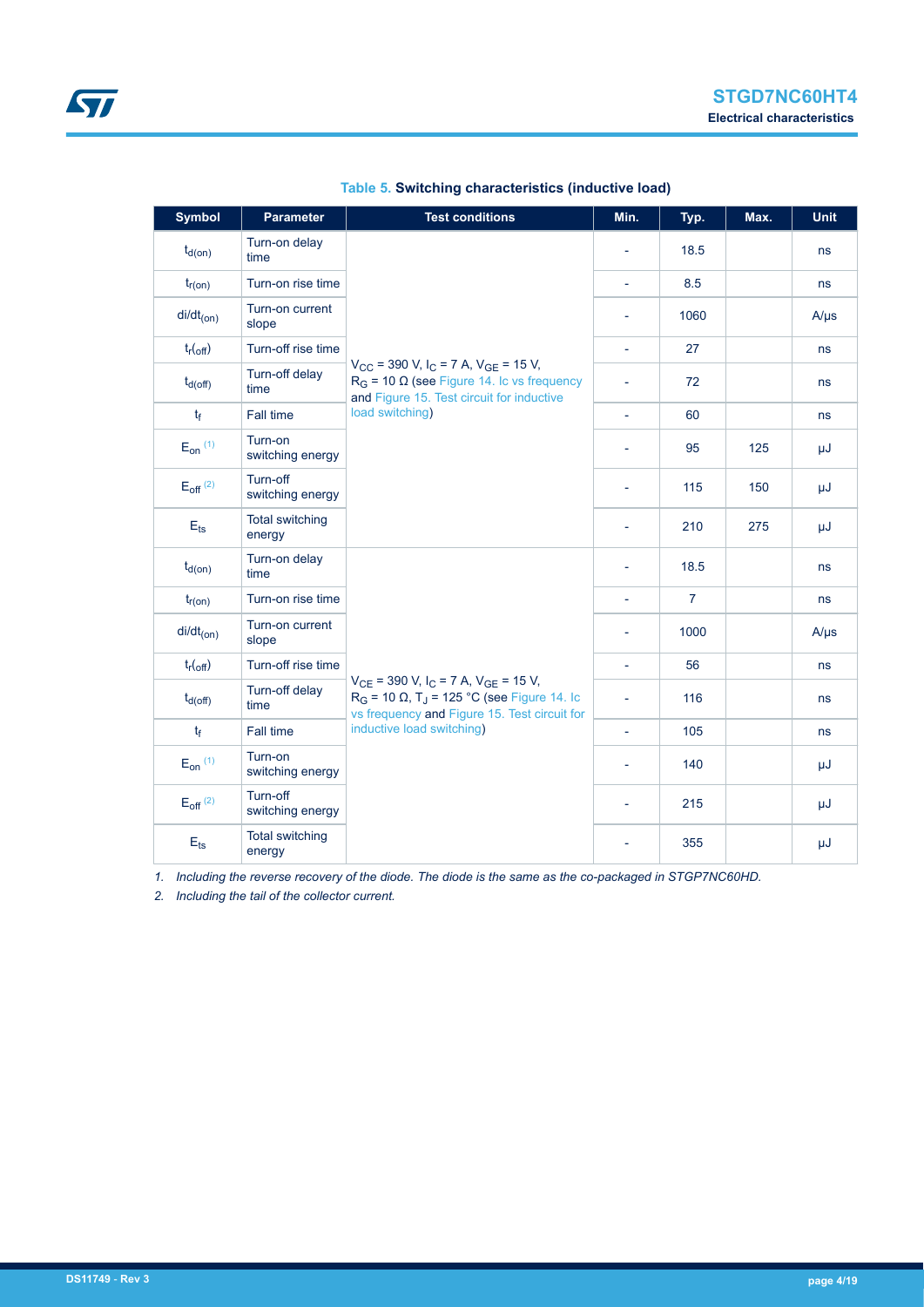# <span id="page-4-0"></span>**Kyr**

### **2.1 Electrical characteristics (curves)**









**Figure 6. Normalized breakdown voltage vs temperature**

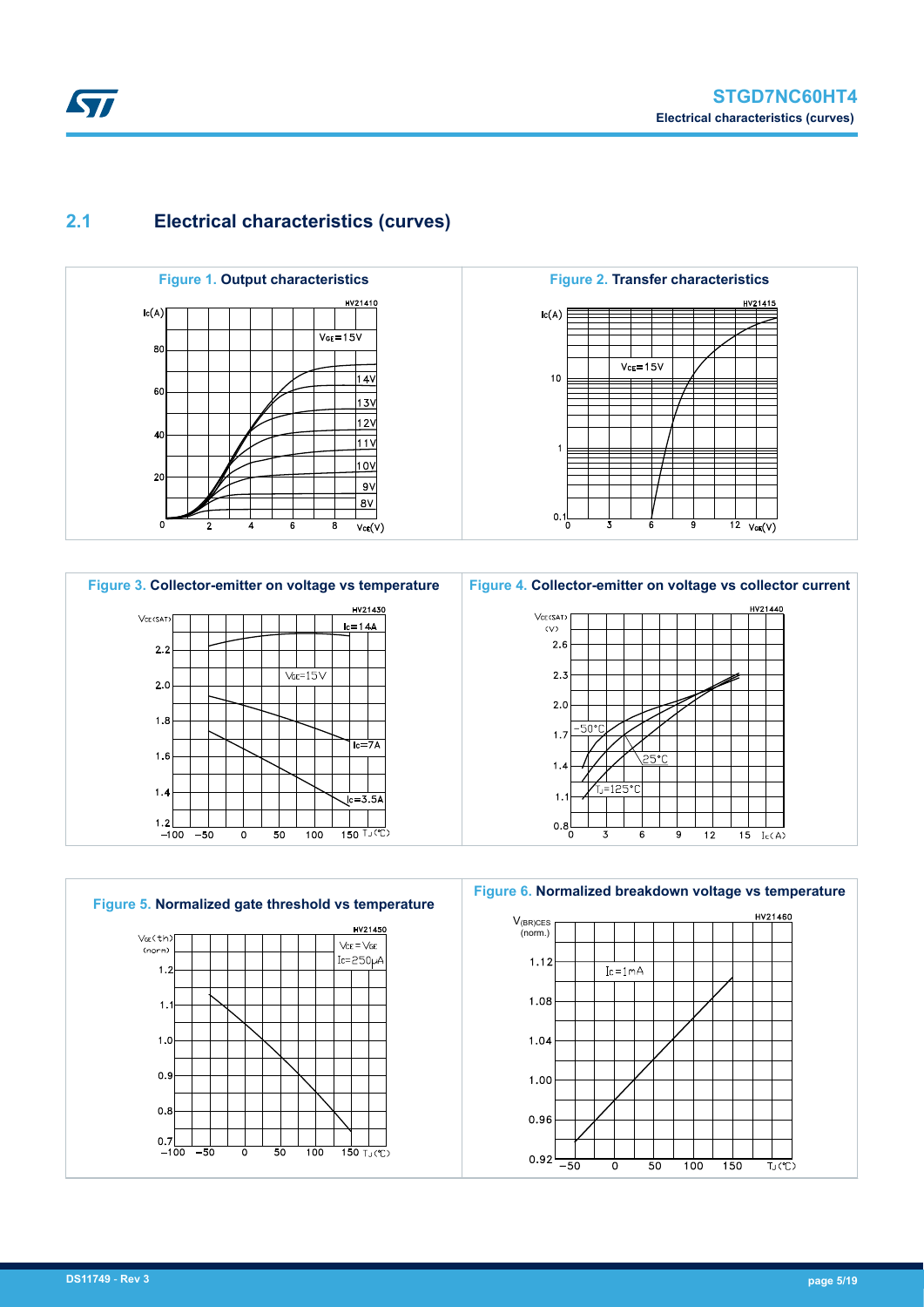

**Kyr** 









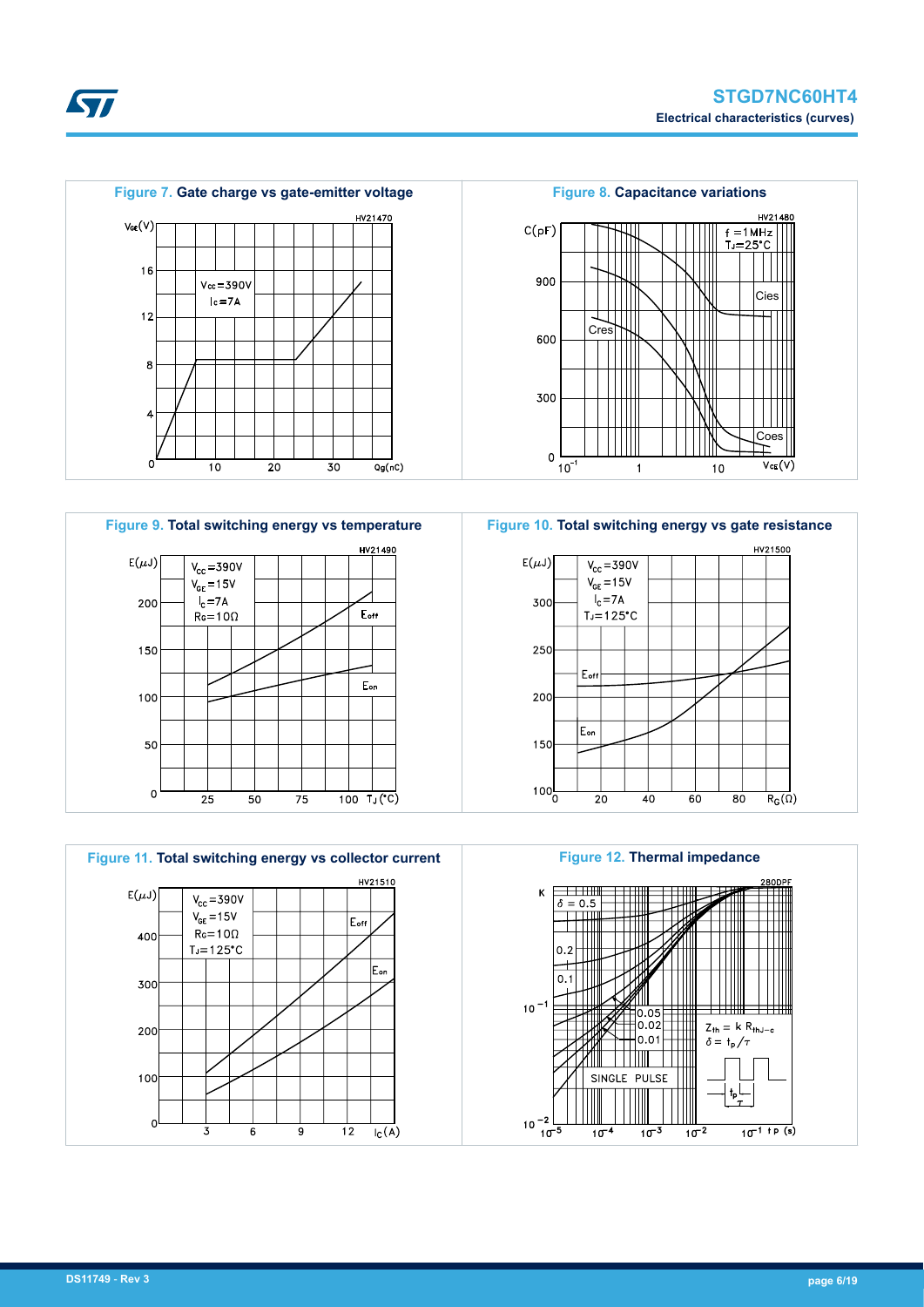<span id="page-6-0"></span>

#### **Figure 13. Turn-off SOA**  $I_c(A)$ <br>  $\begin{array}{c} Vg = 15V \\ -150C \\ 11 = 150C \end{array}$  $\begin{array}{c} \hline \end{array}$ ⊣  $\frac{1}{2}$  $10$ I W  $\begin{array}{c|c|c|c|c} \hline \text{1} & \text{1} & \text{1} & \text{1} & \text{1} \\ \hline \text{2} & \text{4} & \text{6} & \text{1} & \text{1} & \text{1} \\ \hline \end{array}$  $10<sup>7</sup>$  $\begin{matrix} \sqrt{\frac{1}{2} \cdot \frac{1}{2} \cdot \frac{1}{2} \cdot \frac{1}{2} \cdot \frac{1}{2} \cdot \frac{1}{2} \cdot \frac{1}{2} \cdot \frac{1}{2} \cdot \frac{1}{2} \cdot \frac{1}{2} \cdot \frac{1}{2} \cdot \frac{1}{2} \cdot \frac{1}{2} \cdot \frac{1}{2} \cdot \frac{1}{2} \cdot \frac{1}{2} \cdot \frac{1}{2} \cdot \frac{1}{2} \cdot \frac{1}{2} \cdot \frac{1}{2} \cdot \frac{1}{2} \cdot \frac{1}{2} \cdot \frac{1}{2} \cdot \frac{1}{2$  $\frac{1}{2}$   $4.6\frac{8}{10^2}$  $10^{-2}$  $10^{-1}$

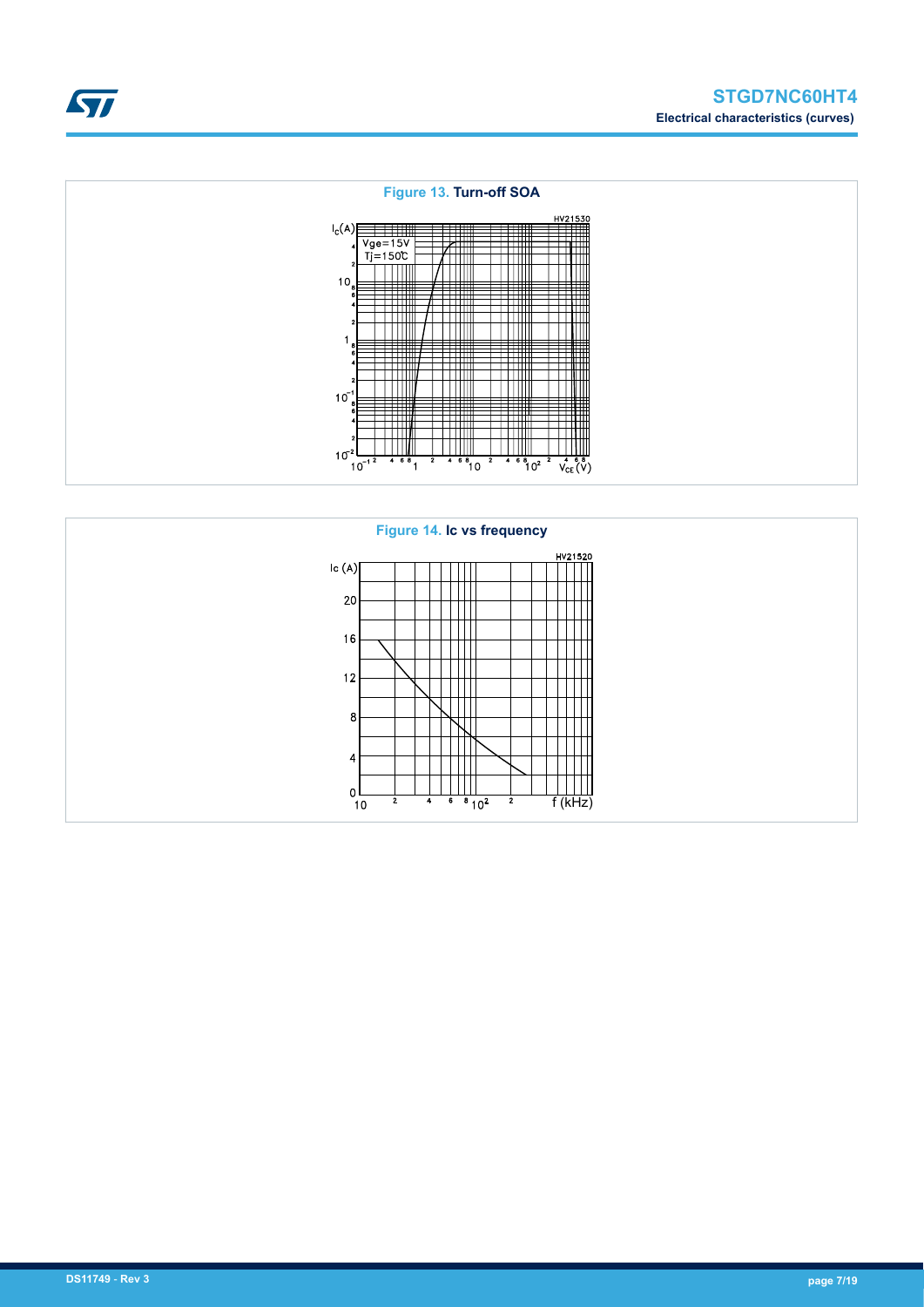<span id="page-7-0"></span>

### **3 Test circuits**



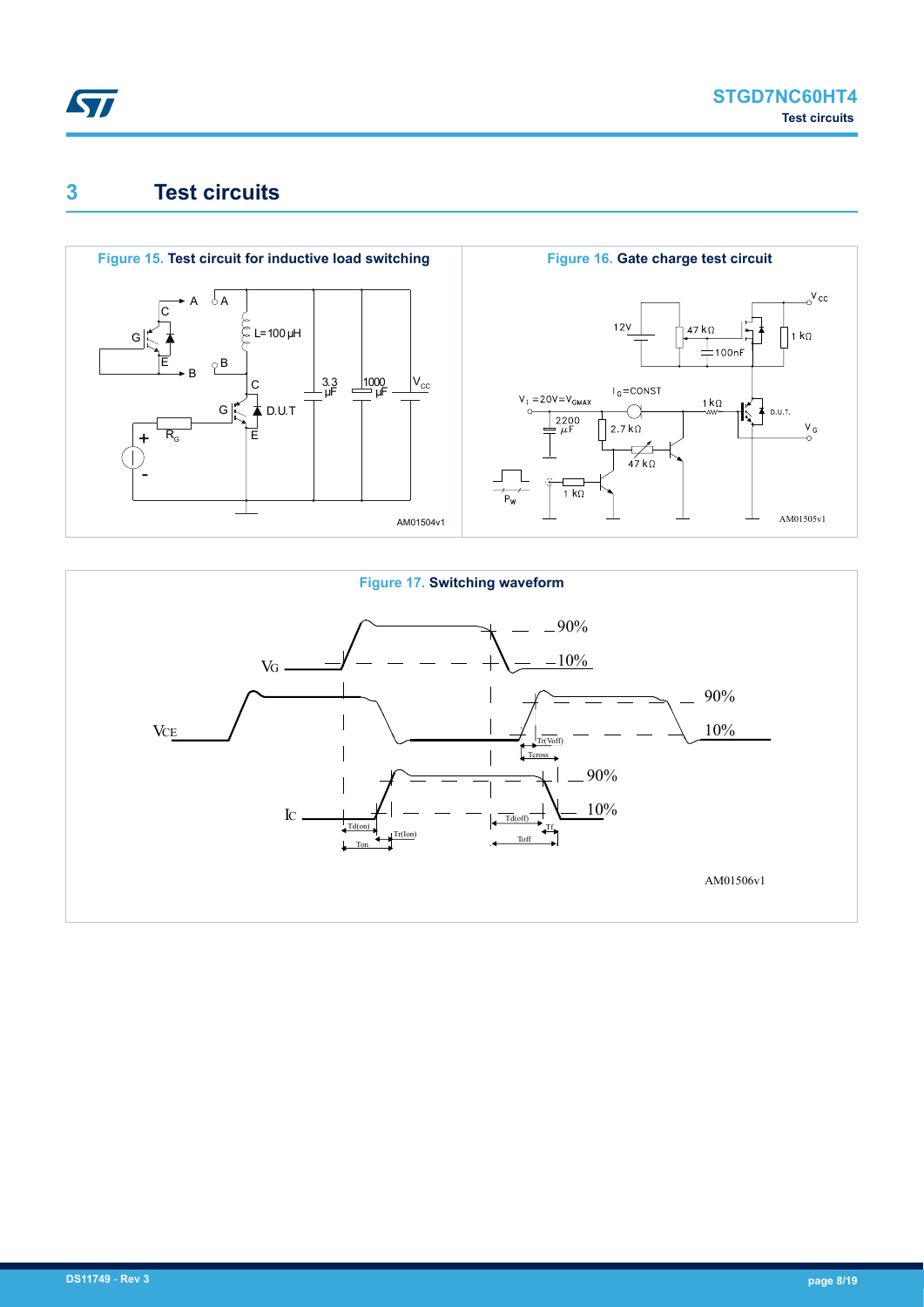### <span id="page-8-0"></span>**4 Package information**

In order to meet environmental requirements, ST offers these devices in different grades of ECOPACK® packages, depending on their level of environmental compliance. ECOPACK® specifications, grade definitions and product status are available at: [www.st.com.](http://www.st.com) ECOPACK® is an ST trademark.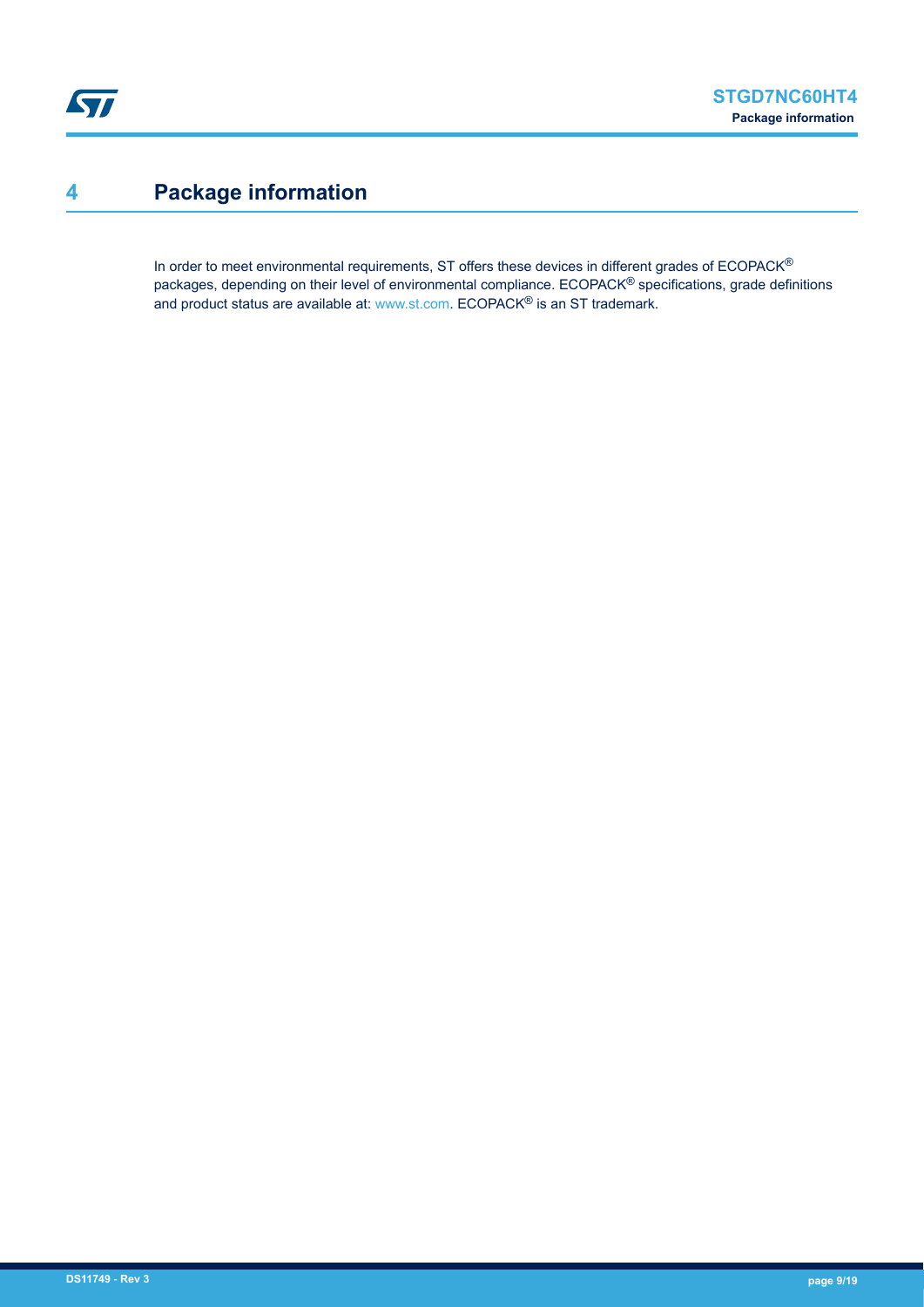### **4.1 DPAK (TO-252) type A2 package information**

ST

**Figure 18. DPAK (TO-252) type A2 package outline**





0068772\_type-A2\_rev25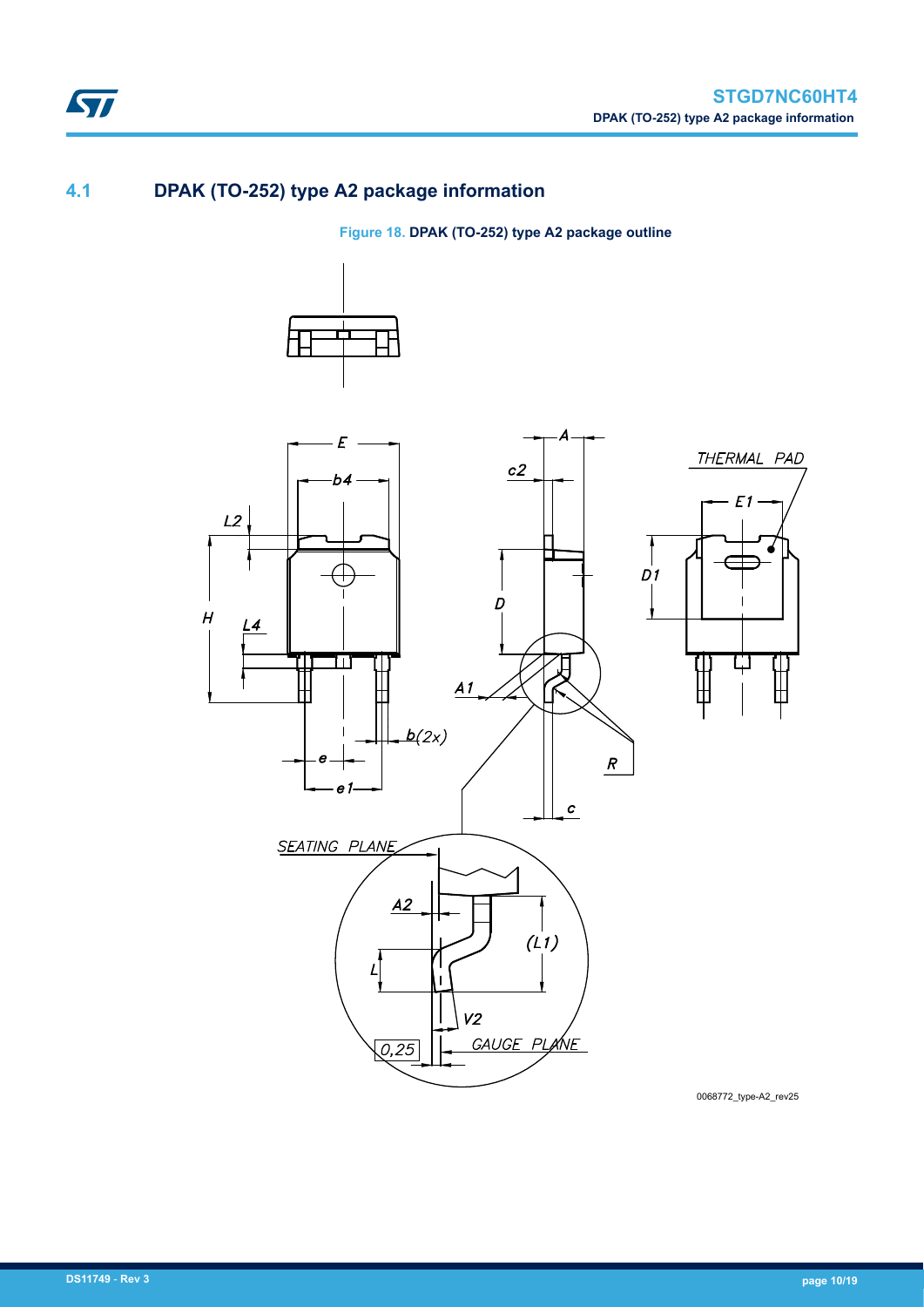<span id="page-10-0"></span>

| Dim.           | $\mathop{\text{mm}}\nolimits$ |       |             |  |  |  |
|----------------|-------------------------------|-------|-------------|--|--|--|
|                | Min.                          | Typ.  | Max.        |  |  |  |
| $\overline{A}$ | 2.20                          |       | 2.40        |  |  |  |
| A1             | 0.90                          |       | 1.10        |  |  |  |
| A2             | 0.03                          |       | 0.23        |  |  |  |
| $\mathsf b$    | 0.64                          |       | 0.90        |  |  |  |
| b4             | 5.20                          |       | 5.40        |  |  |  |
| $\mathbf{C}$   | 0.45                          |       | 0.60        |  |  |  |
| c2             | 0.48                          |       |             |  |  |  |
| $\mathsf D$    | 6.00                          |       | 6.20        |  |  |  |
| D <sub>1</sub> | 4.95                          | 5.10  | 5.25        |  |  |  |
| E              | 6.40                          |       | 6.60        |  |  |  |
| E <sub>1</sub> | 5.10                          | 5.20  | 5.30        |  |  |  |
| $\mathsf{e}$   | 2.286<br>2.159                |       | 2.413       |  |  |  |
| e <sub>1</sub> | 4.445                         | 4.572 | 4.699       |  |  |  |
| $\sf H$        | 9.35                          |       | 10.10       |  |  |  |
| L              | 1.00                          |       | 1.50        |  |  |  |
| L1             | 2.80<br>2.60                  |       | 3.00        |  |  |  |
| L2             | 0.65                          | 0.80  | 0.95        |  |  |  |
| L4             | 0.60                          |       | 1.00        |  |  |  |
| $\mathsf{R}$   |                               | 0.20  |             |  |  |  |
| V <sub>2</sub> | $0^{\circ}$                   |       | $8^{\circ}$ |  |  |  |

#### **Table 6. DPAK (TO-252) type A2 mechanical data**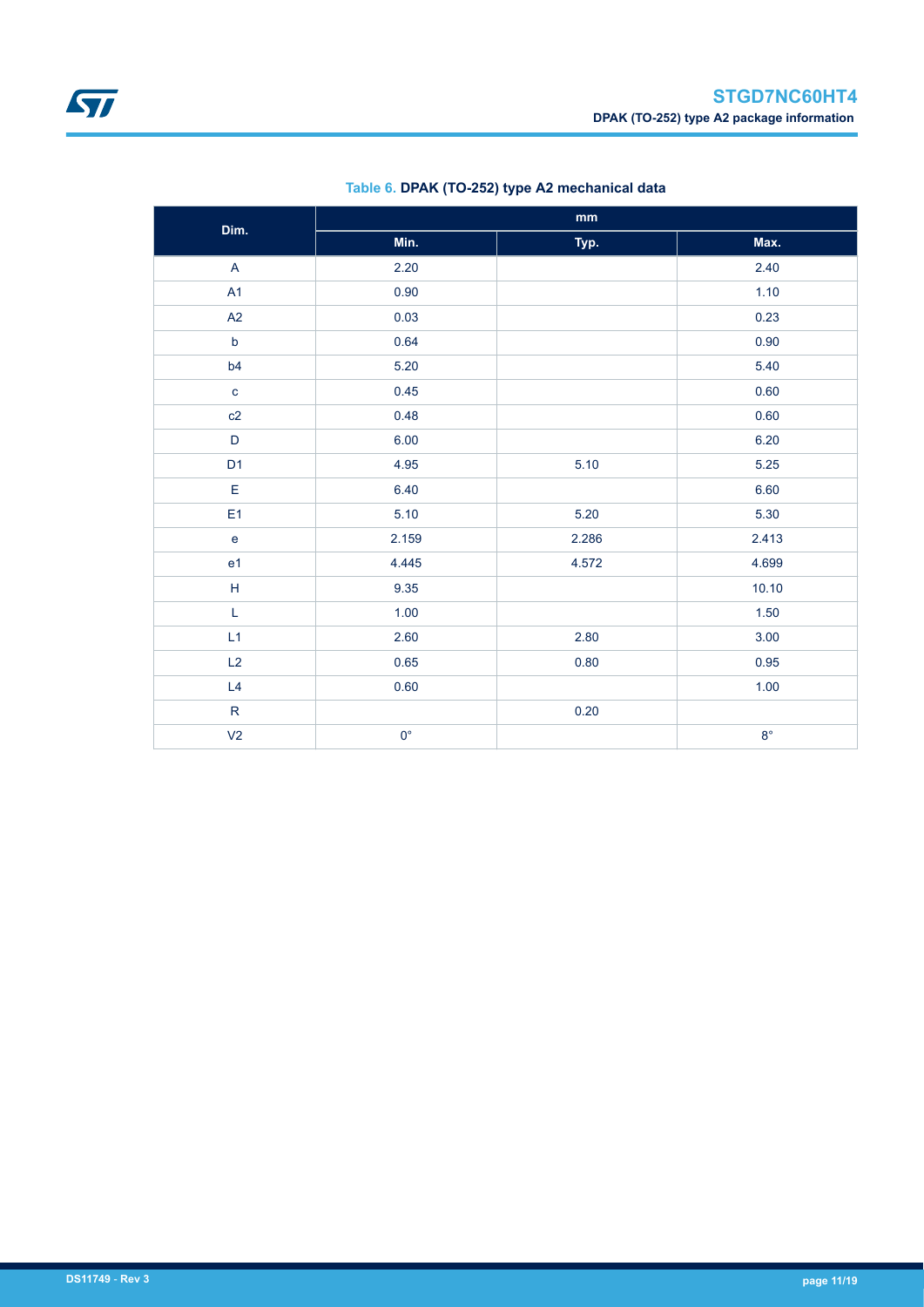

### **4.2 DPAK (TO-252) type C2 package information**

**Figure 19. DPAK (TO-252) type C2 package outline**











0068772\_C2\_25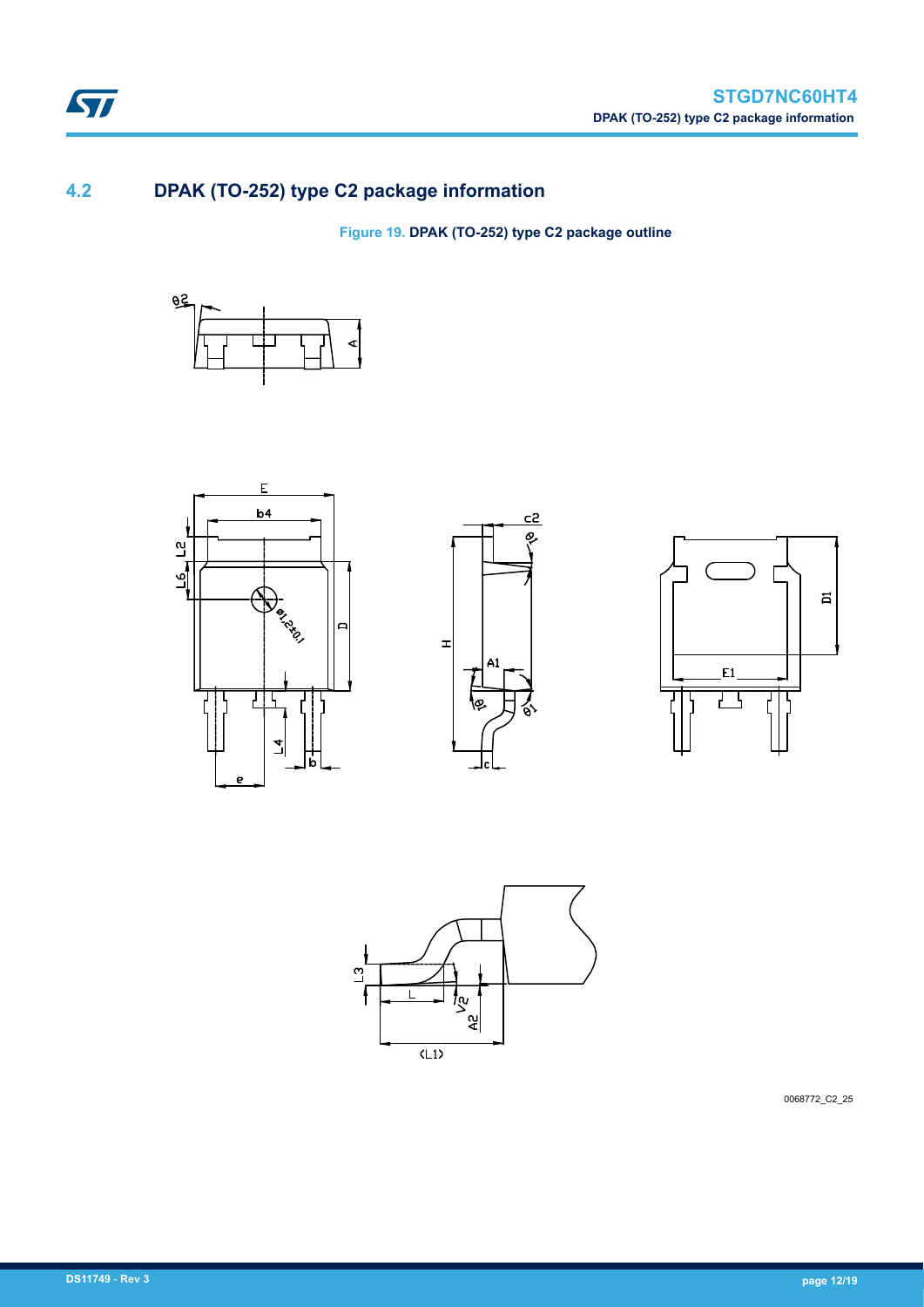| Dim.                                                        |             | $\mathop{\mathsf{mm}}\nolimits$ |             |
|-------------------------------------------------------------|-------------|---------------------------------|-------------|
|                                                             | Min.        | Typ.                            | Max.        |
| $\overline{\mathsf{A}}$                                     | 2.20        | 2.30                            | 2.38        |
| A1                                                          | 0.90        | 1.01                            | 1.10        |
| A2                                                          | 0.00        |                                 | 0.10        |
| $\mathsf b$                                                 | 0.72        |                                 | 0.85        |
| b4                                                          | 5.13        | 5.33                            | 5.46        |
| $\mathbf{C}$                                                | 0.47        |                                 | 0.60        |
| c2                                                          | 0.47        |                                 | 0.60        |
| $\mathsf D$                                                 | 6.00        | 6.10                            | 6.20        |
| D <sub>1</sub>                                              | 5.10        |                                 | 5.60        |
| E                                                           | 6.50        | 6.60                            | 6.70        |
| E <sub>1</sub>                                              | 5.20        |                                 | 5.50        |
| e                                                           | 2.186       | 2.286                           | 2.386       |
| $\mathsf{H}% _{\mathbb{R}}^{1}\left( \mathbb{R}^{2}\right)$ | 9.80        | 10.10                           | 10.40       |
| L                                                           | 1.40        | 1.50                            | 1.70        |
| L1                                                          |             | 2.90 REF                        |             |
| L2                                                          | 0.90        |                                 | $1.25$      |
| L <sub>3</sub>                                              |             | 0.51 BSC                        |             |
| L4                                                          | 0.60        | 0.80                            | 1.00        |
| L <sub>6</sub>                                              | 1.80 BSC    |                                 |             |
| $\theta$ 1                                                  | $5^{\circ}$ | $7^\circ$                       | $9^{\circ}$ |
| $\theta$ 2                                                  | $5^{\circ}$ | $7^\circ$                       | $9^{\circ}$ |
| V <sub>2</sub>                                              | $0^{\circ}$ |                                 | $8^{\circ}$ |

#### **Table 7. DPAK (TO-252) type C2 mechanical data**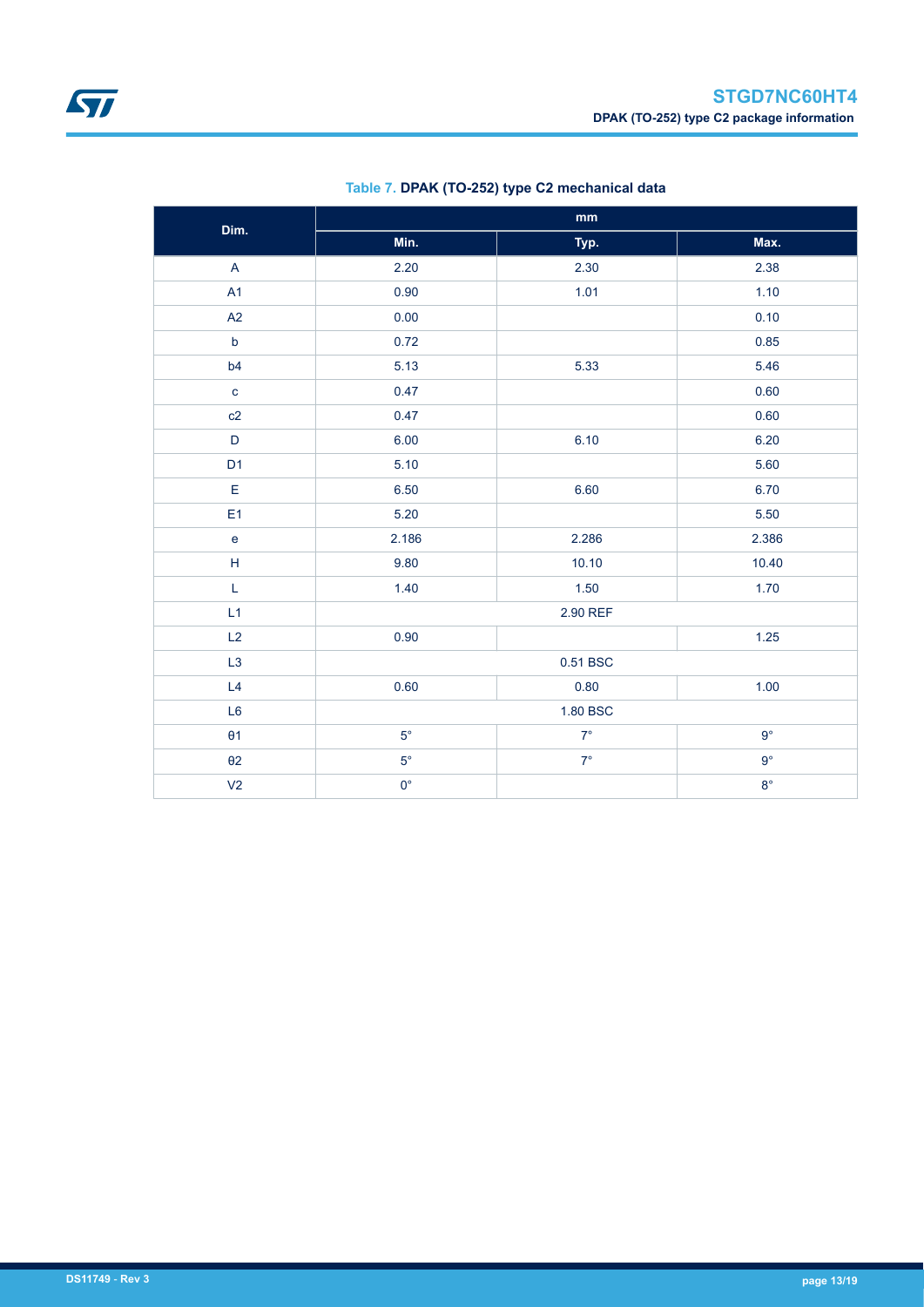

### <span id="page-13-0"></span>**Figure 20. DPAK (TO-252) recommended footprint (dimensions are in mm)**

FP\_0068772\_25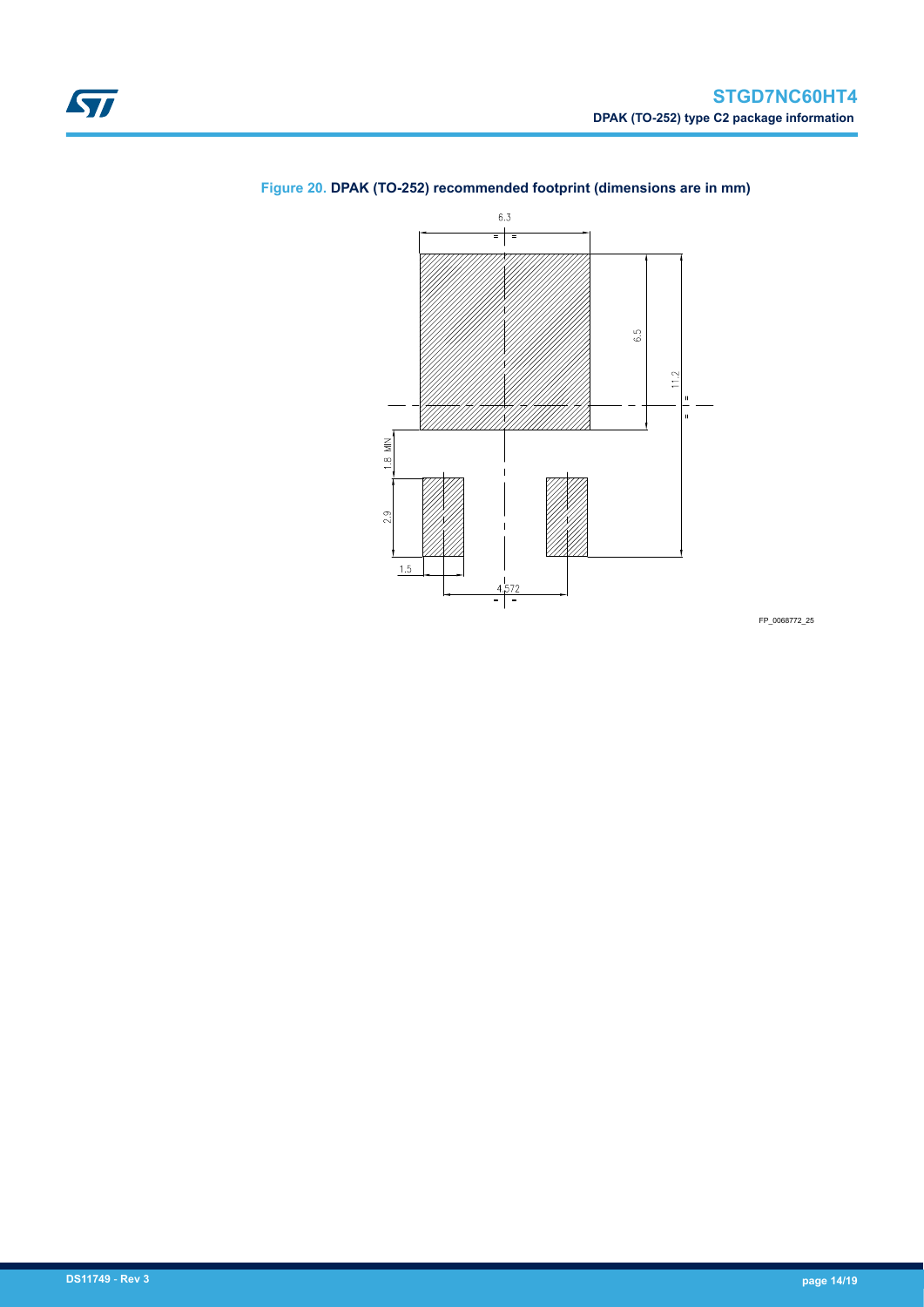### **4.3 DPAK (TO-252) packing information**

ST







AM08852v1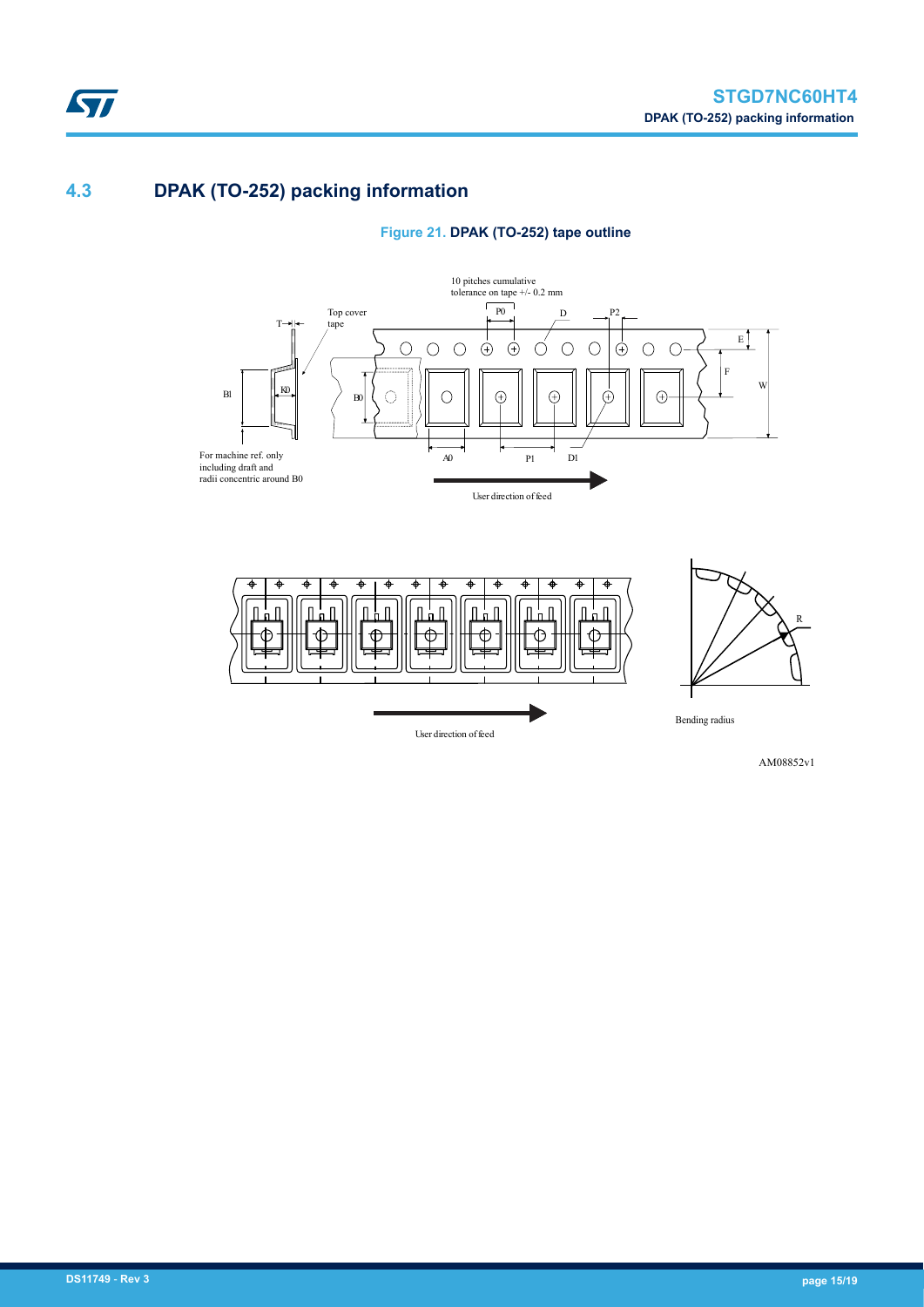

#### **Figure 22. DPAK (TO-252) reel outline**



AM06038v1

#### **Table 8. DPAK (TO-252) tape and reel mechanical data**

| <b>Tape</b>    |         |                |             | Reel      |      |
|----------------|---------|----------------|-------------|-----------|------|
| Dim.           |         | mm             | Dim.        |           | mm   |
|                | Min.    | Max.           |             | Min.      | Max. |
| A <sub>0</sub> | $6.8\,$ | $\overline{7}$ | A           |           | 330  |
| B <sub>0</sub> | 10.4    | 10.6           | $\sf B$     | 1.5       |      |
| <b>B1</b>      |         | 12.1           | $\mathbf C$ | 12.8      | 13.2 |
| D              | 1.5     | 1.6            | D           | 20.2      |      |
| D <sub>1</sub> | 1.5     |                | G           | 16.4      | 18.4 |
| $\mathsf E$    | 1.65    | 1.85           | N           | 50        |      |
| $\mathsf F$    | 7.4     | 7.6            | $\top$      |           | 22.4 |
| K <sub>0</sub> | 2.55    | 2.75           |             |           |      |
| P <sub>0</sub> | 3.9     | 4.1            |             | Base qty. | 2500 |
| P <sub>1</sub> | $7.9$   | 8.1            | Bulk qty.   |           | 2500 |
| P <sub>2</sub> | 1.9     | 2.1            |             |           |      |
| ${\sf R}$      | 40      |                |             |           |      |
| $\top$         | 0.25    | 0.35           |             |           |      |
| W              | 15.7    | 16.3           |             |           |      |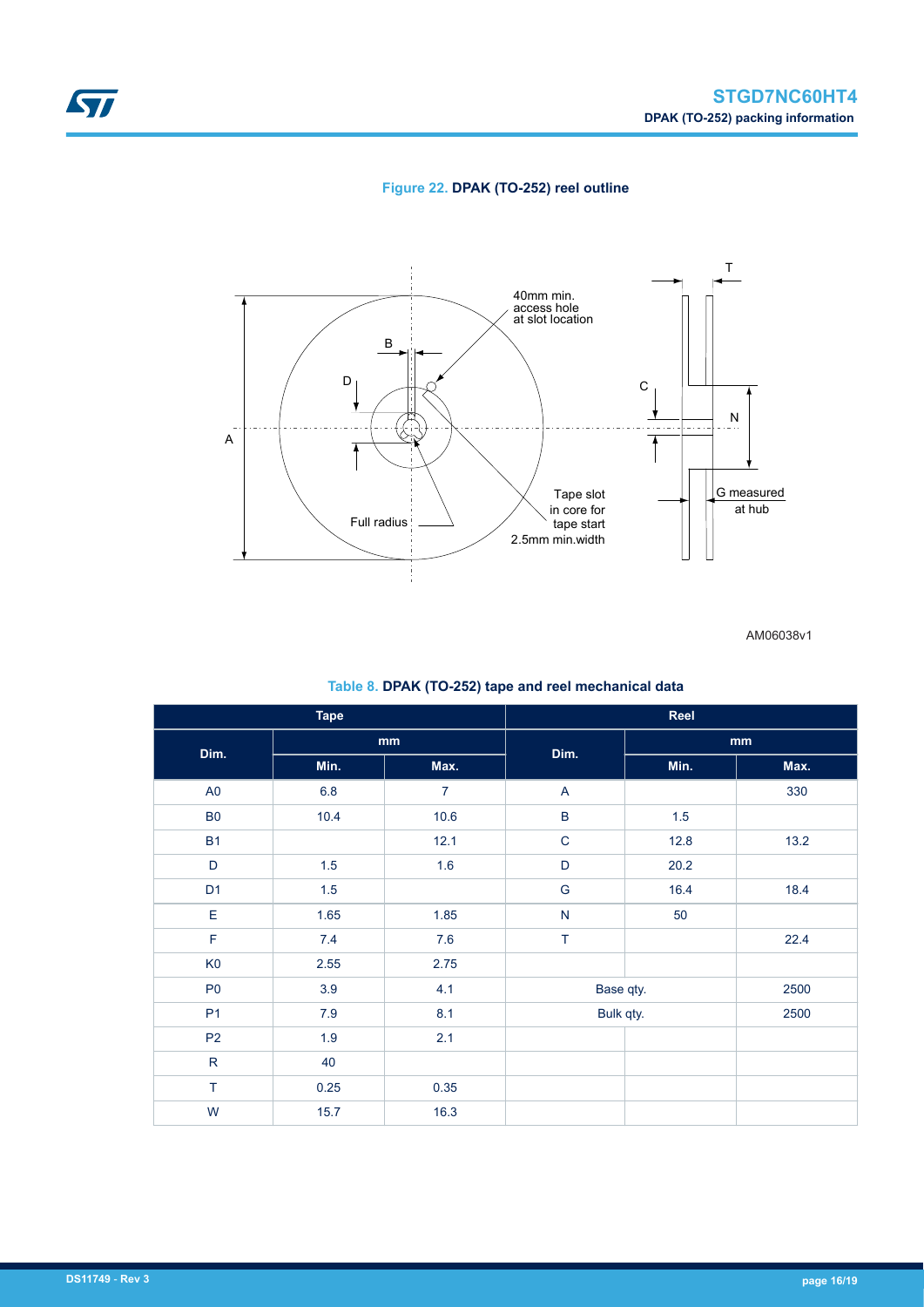### <span id="page-16-0"></span>**Revision history**

#### **Table 9. Document revision history**

| <b>Date</b> | <b>Revision</b> | <b>Changes</b>                                                                                                                                                         |
|-------------|-----------------|------------------------------------------------------------------------------------------------------------------------------------------------------------------------|
| 11-Jul-2016 |                 | First release. Part number previously included in datasheet DocID10855.                                                                                                |
| 15-Dec-2016 | 2               | Updated Features table on cover page. Minor text changes                                                                                                               |
| 02-Oct-2018 | 3               | Removed maturity status indication from cover page. The document status is<br>production data.<br><b>Updated Section 4 Package information.</b><br>Minor text changes. |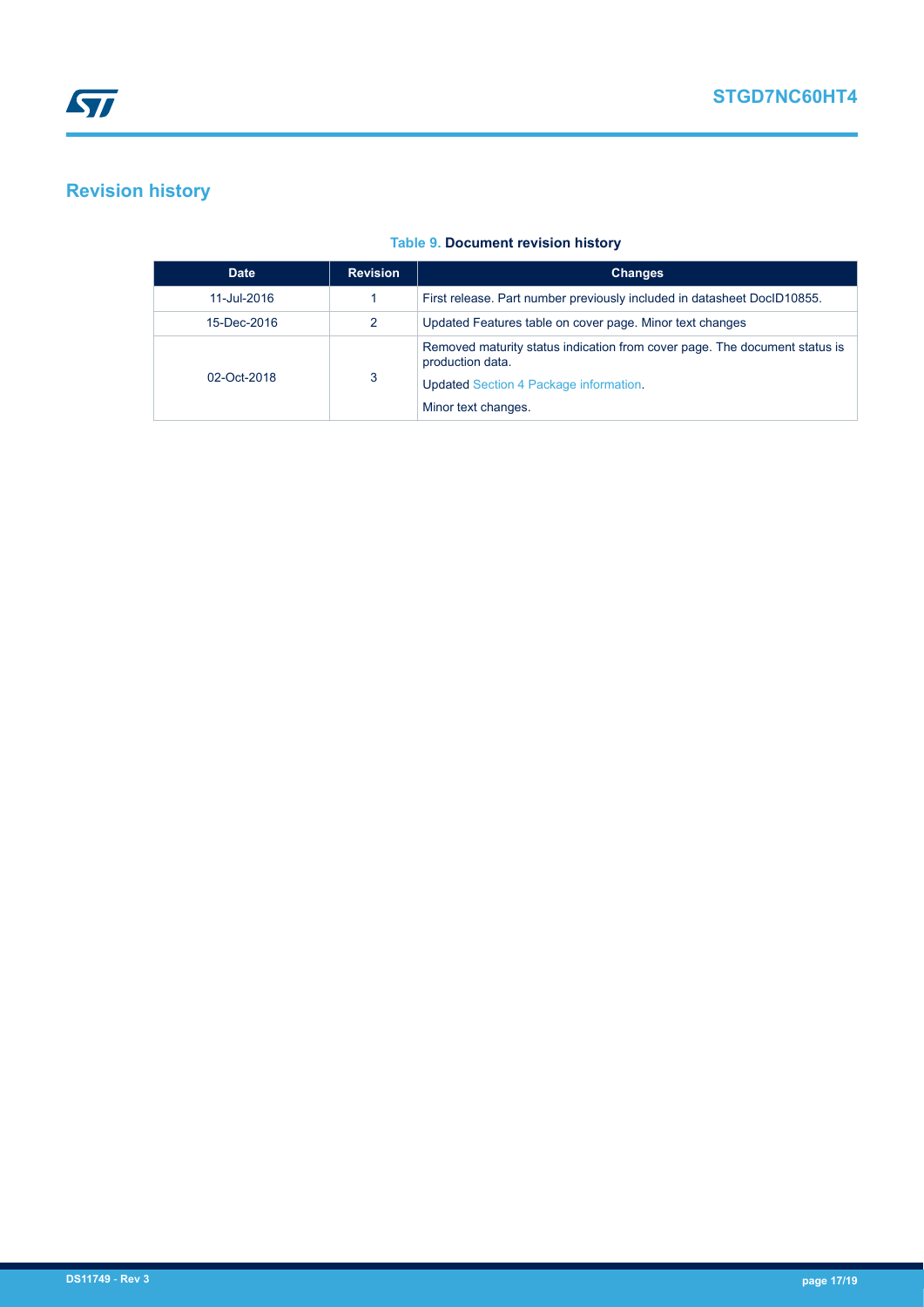### **Contents**

| $\mathbf{1}$         |     |  |  |
|----------------------|-----|--|--|
| 2 <sup>1</sup>       |     |  |  |
|                      |     |  |  |
| 3 <sup>1</sup>       |     |  |  |
| $\blacktriangleleft$ |     |  |  |
|                      |     |  |  |
|                      | 4.2 |  |  |
|                      |     |  |  |
|                      |     |  |  |